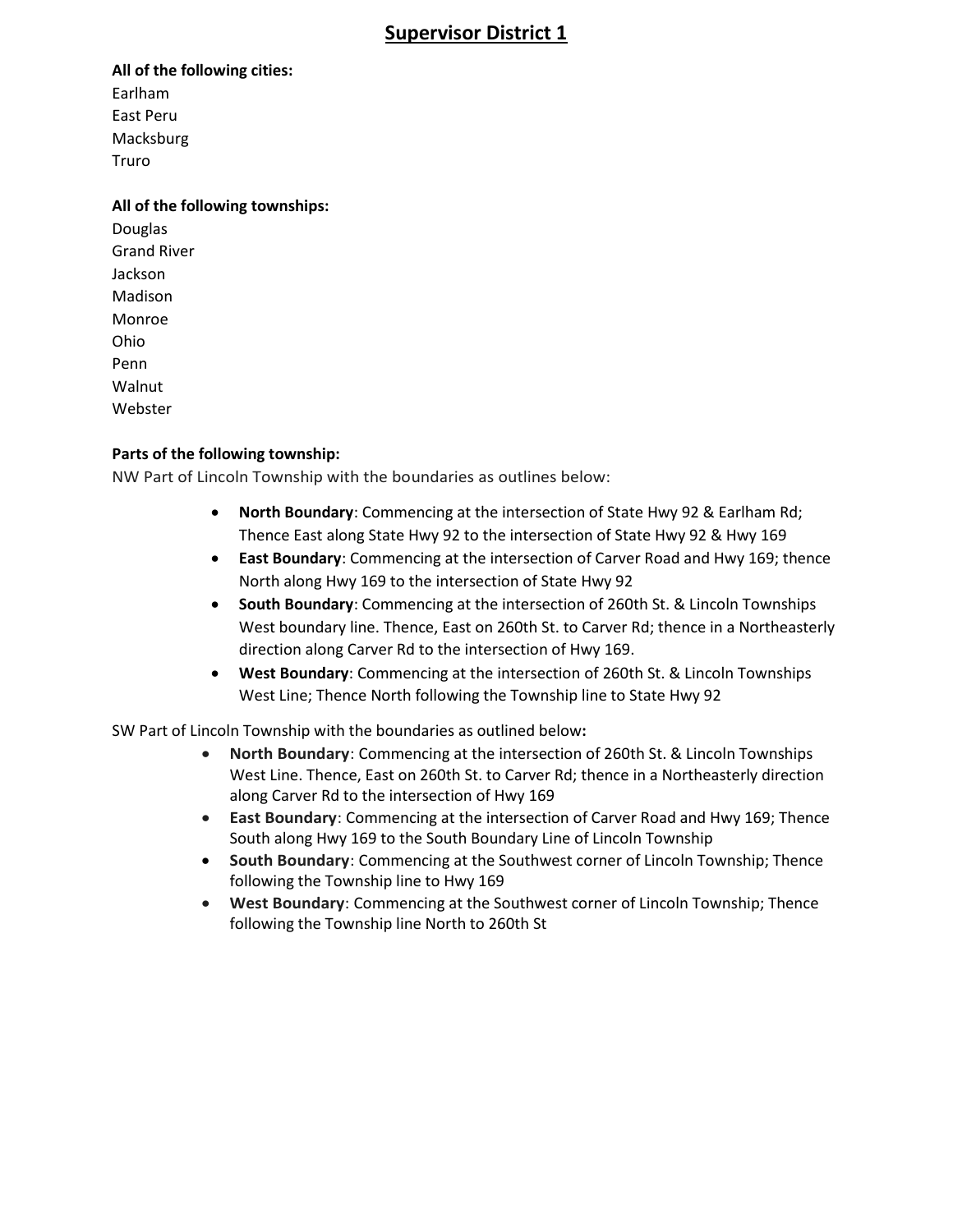# **Supervisor District 2**

#### **All of the following city:**

Winterset

#### **Part of the following township:**

NE Part of Lincoln Township with the boundaries as outlined below:

- **North Boundary**: Commencing at the intersection of State Hwy 92 and Summit St.; Thence along Summit St. East to The Winterset City Limit Line
- **East Boundary**: Commencing at the intersection of Summit St. & the Winterset City Limit line. Thence Southwesterly along the Winterset City Limit Line to a ravine commencing in the SW¼ SW¼ of Section 1 TWP 75 RNG 28; thence following ravine Southeasterly to the Intersection of Carver Road
- **South Boundary**: Commencing at the intersection of Carver Rd. & Hwy 169; Thence Northeasterly along Carver Rd. to a ravine commencing in the NE¼ NW¼ of section 12 TWP 75 RNG 28
- **West Boundary**: Commencing at the intersection of Carver Rd. & Hwy 169; Thence North to the intersection of State Hwy 92 & Summit St

# **Supervisor District 3**

**All of the following cities:** Patterson St Charles

## **Part of the following city:**

Bevington (only the portion in Madison County)

## **All of the following townships:**

Crawford Jefferson Lee Scott South Union

## **Part of the following township:**

SE Part of Lincoln Township with the boundaries as outlined below:

- **North Boundary:** Commencing at the intersection of Carver Road and Hwy 169; Thence Northeasterly along Carver Rd to a ravine commencing in the NE¼ NW¼ of section 12 TWP 75 RNG 28; thence Northwesterly along the ravine centerline to the intersection of the Winterset City Limit Line. Thence in a Northeasterly direction to Lincoln Townships East boundary line
- **East Boundary**: Commencing at the Southeast corner of Lincoln Township; Thence North to the Winterset City Limit line
- **South Boundary**: Commencing at the Southeast corner of Lincoln Township; Thence West to Hwy 169
- **West Boundary**: Commencing at the intersection of Carver Rd and Hwy 169; Thence South along Hwy 169 to the South Boundary Line of Lincoln Township